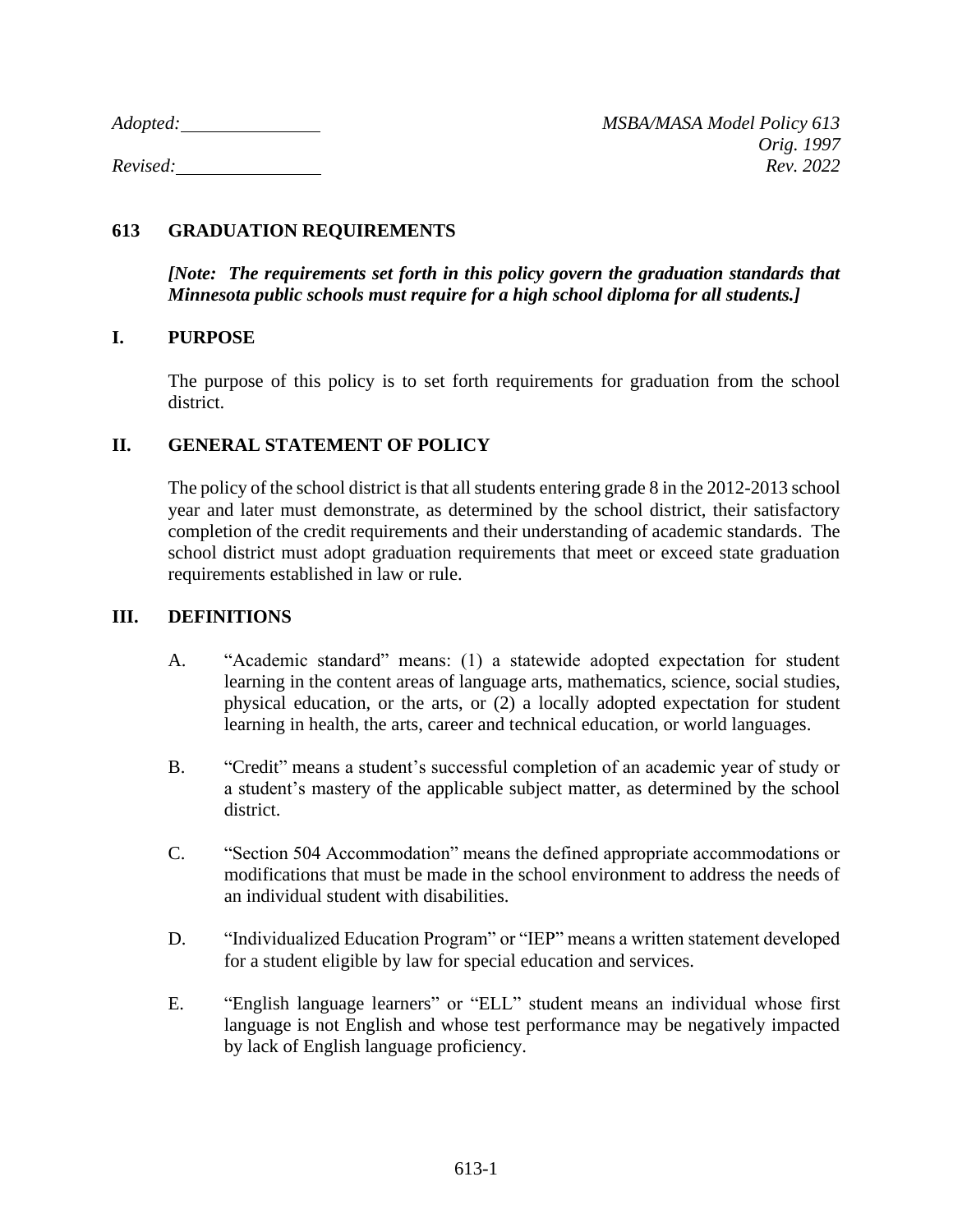## **IV. DISTRICT ASSESSMENT COORDINATOR**

( *Position Title* ) shall be named the District Assessment Coordinator. Said person shall be in charge of all test procedures and shall bring recommendations to the school board annually for approval.

#### **V. GRADUATION ASSESSMENT REQUIREMENTS**

For students enrolled in grade 8 in the 2012-2013 school year and later, students' state graduation requirements, based on a longitudinal, systematic approach to student education and career planning, assessment, instructional support, and evaluation, include the following:

- A. Achievement and career and college readiness in mathematics, reading, and writing, as measured against a continuum of empirically derived, clearly defined benchmarks focused on students' attainment of knowledge and skills so that students, their parents, and teachers know how well students must perform to have a reasonable chance to succeed in a career or college without the need for postsecondary remediation and which facilitates the monitoring of students' continuous development of and growth in requisite knowledge and skills; analysis of students' progress and performance levels, identification of students' academic strengths and diagnosis of areas where students require curriculum or instructional adjustments, targeted interventions, or remediation; and determination of students' learning and instructional needs and the instructional tools and best practices that support academic rigor for the student based on analysis of students' progress and performance data; and
- B. Consistent with this paragraph and Minnesota Statutes section 120B.125 (*see Policy 604, Section II.H.*), age-appropriate exploration and planning activities and career assessments to encourage students to identify personally relevant career interests and aptitudes and help students and their families develop a regularly reexamined transition plan for postsecondary education or employment without need for postsecondary remediation.
- C. Based on appropriate state guidelines, students with an IEP may satisfy state graduation requirements by achieving an individual score on the state-identified alternative assessments.
- D. Students meeting the state graduation requirements under this section must receive targeted, relevant, academically rigorous, and resourced instruction which may include a targeted instruction and intervention plan focused on improving the student's knowledge and skills in core subjects so that the student has a reasonable chance to succeed in a career or college without need for postsecondary remediation.
- E. Students meeting the state graduation requirements under this section and who are students in grade 11 or 12 and who are identified as academically ready for a career or college are actively encouraged by the school district to participate in courses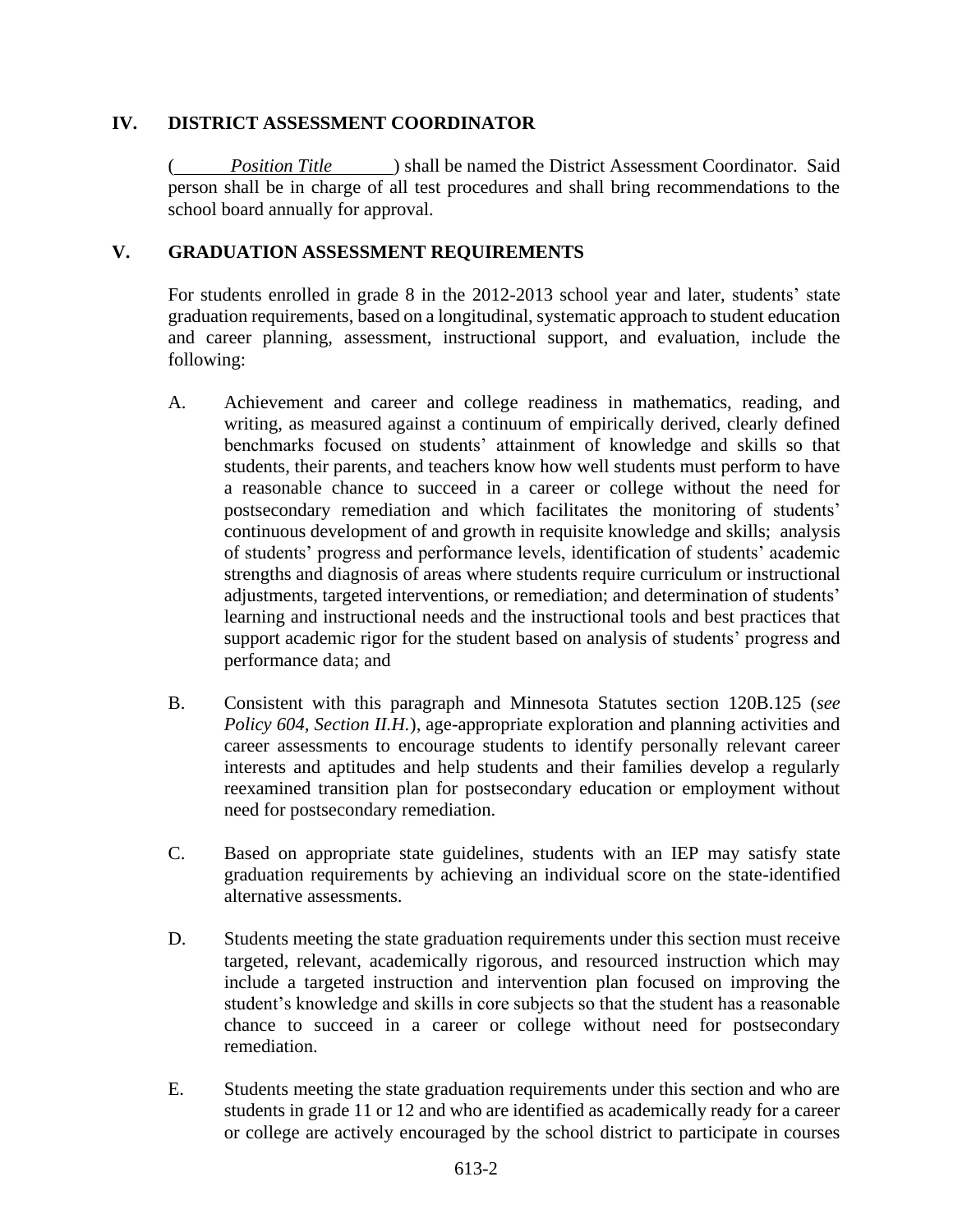and programs awarding college credit to high school students. Students are not required to achieve a specified score or level of proficiency on an assessment to graduate from high school.

F. A student's progress toward career and college readiness must be recorded on the student's high school transcript.

# **VI. GRADUATION CREDIT REQUIREMENTS**

Students beginning 8<sup>th</sup> grade in the 2012-2013 school year and later must successfully complete, as determined by the school district, the following high school level credits for graduation:

- A. Four credits of language arts sufficient to satisfy all academic standards in English language arts;
- B. Three credits of mathematics, including an algebra II credit or its equivalent, sufficient to satisfy all of the academic standards in mathematics;
- C. An algebra I credit by the end of  $8<sup>th</sup>$  grade sufficient to satisfy all of the  $8<sup>th</sup>$  grade standards in mathematics;
- D. Three credits of science, including at least: (a) one credit of biology; (b) one credit of chemistry or physics; and (c) one elective credit of science. The combination of credits must be sufficient to satisfy (i) all of the academic standards in either chemistry or physics and (ii) all other academic standards in science;
- E. Three and one-half credits of social studies, encompassing at least United States history, geography, government and citizenship, world history, and economics sufficient to satisfy all of the academic standards in social studies;
- F. One credit in the arts sufficient to satisfy all of the state or local academic standards in the arts; and
- G. A minimum of seven elective credits.
- H. Credit equivalencies
	- 1. A one-half credit of economics taught in a school's agriculture education or business department may fulfill a one-half credit in social studies under Paragraph E., above, if the credit is sufficient to satisfy all of the academic standards in economics.
	- 2. An agriculture science or career and technical education credit may fulfill the elective science credit required under Paragraph D., above, if the credit meets the state physical science, life science, earth and space science, chemistry, or physics academic standards or a combination of these academic standards as approved by the school district. An agriculture or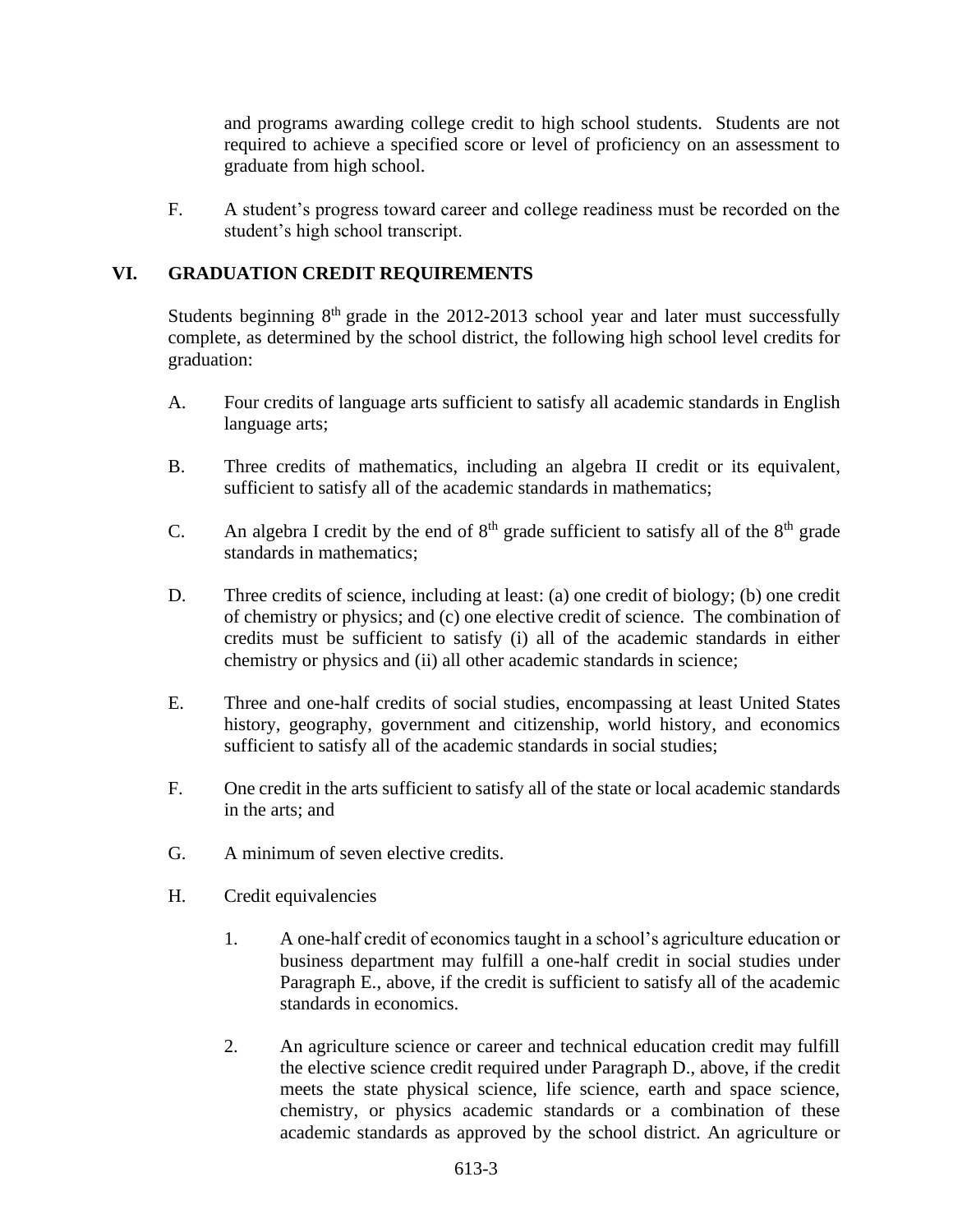career and technical education credit may fulfill the credit in chemistry or physics required under Paragraph D., above, if the credit meets the state chemistry or physics academic standards as approved by the school district. A student must satisfy either all of the chemistry or physics academic standards prior to graduation. An agriculture science or career and technical education credit may not fulfill the required biology credit under Paragraph D., above.

- 3. A career and technical education credit may fulfill a mathematics or arts credit requirement under Paragraph B. or Paragraph F., above.
- 4. A computer science credit may fulfill a mathematics credit requirement under Paragraph B., above, if the credit meets state academic standards in mathematics.
- 5. A Project Lead the Way credit may fulfill a mathematics or science credit requirement under Paragraph B. or Paragraph D., above, if the credit meets the state academic standards in mathematics or science.

# **VII. GRADUATION STANDARDS REQUIREMENTS**

- A. All students must demonstrate their understanding of the following academic standards:
	- 1. School District Standards, Health (K-12);
	- 2. School District Standards, Career and Technical Education (K-12); and
	- 3. School District Standards, World Languages (K-12).
- B. Academic standards in health, world languages, and career and technical education will be reviewed on an annual basis.\* A school district must use the current world languages standards developed by the American Council on the Teaching of Foreign Languages.

\* Reviews are required to be conducted on a periodic basis. Therefore, this time period may be changed to accommodate individual school district needs.

- C. All students must satisfactorily complete the following required Graduation Standards in accordance with the standards developed by the Minnesota Department of Education (MDE):
	- 1. Minnesota Academic Standards, English Language Arts K-12;
	- 2. Minnesota Academic Standards, Mathematics K-12;
	- 3. Minnesota Academic Standards, Science K-12;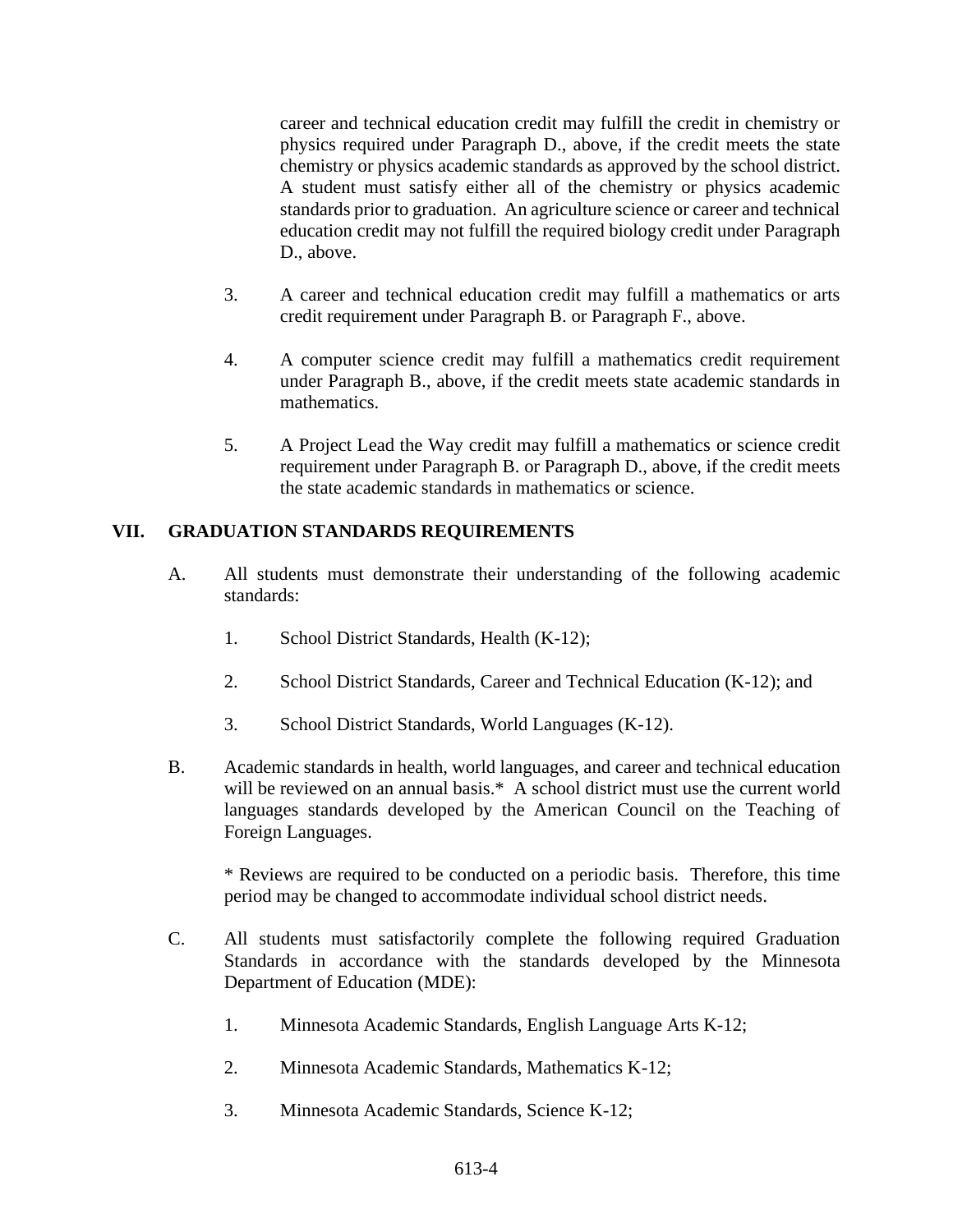- 4. Minnesota Academic Standards, Social Studies K-12; and
- 5. Minnesota Academic Standards, Physical Education K-12.
- D. State standards in the Arts K-12 are available, or school districts may choose to develop their own standards.
- E. The academic standards for language arts, mathematics, and science apply to all students except the very few students with extreme cognitive or physical impairments for whom an IEP team has determined that the required academic standards are inappropriate. An IEP team that makes this determination must establish alternative standards.

### **VIII. EARLY GRADUATION**

Students may be considered for early graduation, as provided for within Minnesota Statutes section 120B.07, upon meeting the following conditions:

- A. All course or standards and credit requirements must be met;
- B. The principal or designee shall conduct an interview with the student and parent or guardian, familiarize the parties with opportunities available in post-secondary education, and arrive at a timely decision; and
- C. The principal's decision shall be in writing and may be subject to review by the superintendent and school board.

*Legal References:* Minn. Stat. § 120B.018 (Definitions) Minn. Stat. § 120B.02 (Educational Expectations and Graduation Requirements for Minnesota's Students) Minn. Stat. § 120B.021 (Required Academic Standards) Minn. Stat. § 120B.023 (Benchmarks) Minn. Stat. § 120B.024 (Credits) Minn. Stat. § 120B.07 (Early Graduation) Minn. Stat. § 120B.11 (School District Process for Reviewing Curriculum, Instruction, and Student Achievement; Striving for the World's Best Workforce) Minn. Stat. § 120B.125 (Planning for Students' Successful Transition to Postsecondary Education and Employment; Personal Learning Plans) Minn. Stat. § 120B.30 (Statewide Testing and Reporting System) Minn. Rules Parts 3501.0640-3501.0655 (Academic Standards for Language Arts) Minn. Rules Parts 3501.0700-3501.0745 (Academic Standards for Mathematics) Minn. Rules Part 3501.0820 (Academic Standards for the Arts) Minn. Rules Parts 3501.0900-3501.0955 (Academic Standards in Science) Minn. Rules Parts 3501.1300-3501.1345 (Academic Standards for Social Studies)